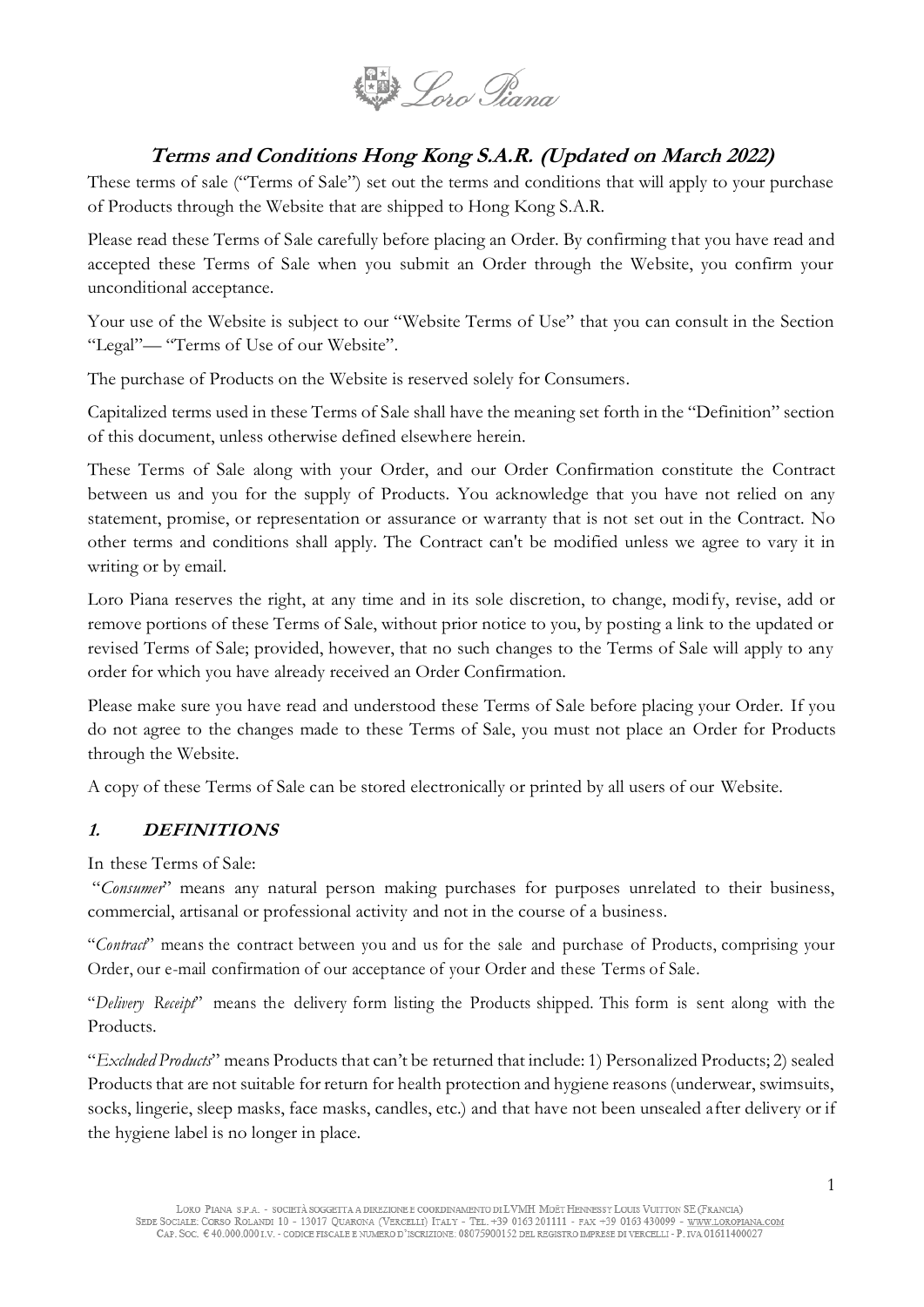

"*Gift*" means any Product that is purchased through the Website for delivery to a different recipient.

"*Loro Piana Store*" means any Loro Piana store listed as available for returns on our Website, including online shopping facility.

"*Intellectual Property Rights*" means patents of any type, database rights, copyright, design rights, trademarks and other similar rights together with the right to apply for protection for any such rights, notwithstanding whether they have been registered or not and including any pending registration.

"*Loro Piana*", "*we*" "*us*", or "*our*" means Loro Piana (H.K.) Ltd, with registered office in Suite 3706-10, 37/F Dorset House, Taikoo Place, Quarry Bay, Hong Kong e-mail address: [customerservice.hk@loropiana.c](mailto:customerservice.hk@loropiana.)om, tel +852. 56300818 and "you" or "your" means you, our valued customer.

"*Order*" means an order for Products.

"*Order Processing Receipt*" means the e-mail Loro Piana will send to you at the time your Order is received by Loro Piana.

"*Order Confirmation*" means the e-mail Loro Piana will send to you at the time the Products are shipped confirming shipment of all or part of the ordered Products.

"*Personalized Products*" means the Products for which Loro Piana offers a service of personalization.

"*Products*" means the products that we sell on the Website from time to time.

*"Ready-to-Wear Products"* means ready-made garments, sold in finished condition and in standardized sizes

"*Return Authorization Number*" means the number you will receive to exchange or return Products.

"*Special Terms*" means the special terms of sale for Personalized Products.

"*Terms of Sale*" means these terms and conditions of sale.

"*Website*" means our website located at [http://www.loropiana.com](http://www.loropiana.com/)

# **2. DISCLAIMERS; LIMITATION OF LIABILITY**

LORO PIANA MAKES NO EXPRESS REPRESENTATIONS OR WARRANTIES OF ANY KIND REGARDING THE ACCURACY OR COMPLETENESS OF INFORMATION ON THIS WEBSITE OR THE CONDITION, FEATURES OR AVAILABILITY OF PRODUCTS DESCRIBED OR OFFERED FOR SALE ON THIS WEBSITE.

LORO PIANA DISCLAIMS ALL IMPLIED WARRANTIES AND REPRESENTATIONS, INCLUDING BUT NOT LIMITED TO THE IMPLIED WARRANTIES OF MERCHANTABILITY, FITNESS FOR A PARTICULAR PURPOSE AND NON INFRINGEMENT. TO THE FULLEST EXTENT PERMITTED BY LAW, ANY PURCHASE IS "AS IS" AND AT YOUR OWN RISK. YOUR SOLE AND EXCLUSIVE REMEDY FOR ANY DISSATISFACTION, DEFECTS, ERRORS OR PROBLEMS REGARDING ANY PRODUCTS THAT YOU PURCHASE OR ATTEMPT TO PURCHASE VIA THE WEBSITE SHALL BE AS EXPRESSLY SET FORTH IN OUR RETURN AND EXCHANGEPOLICY SET FORTH BELOW.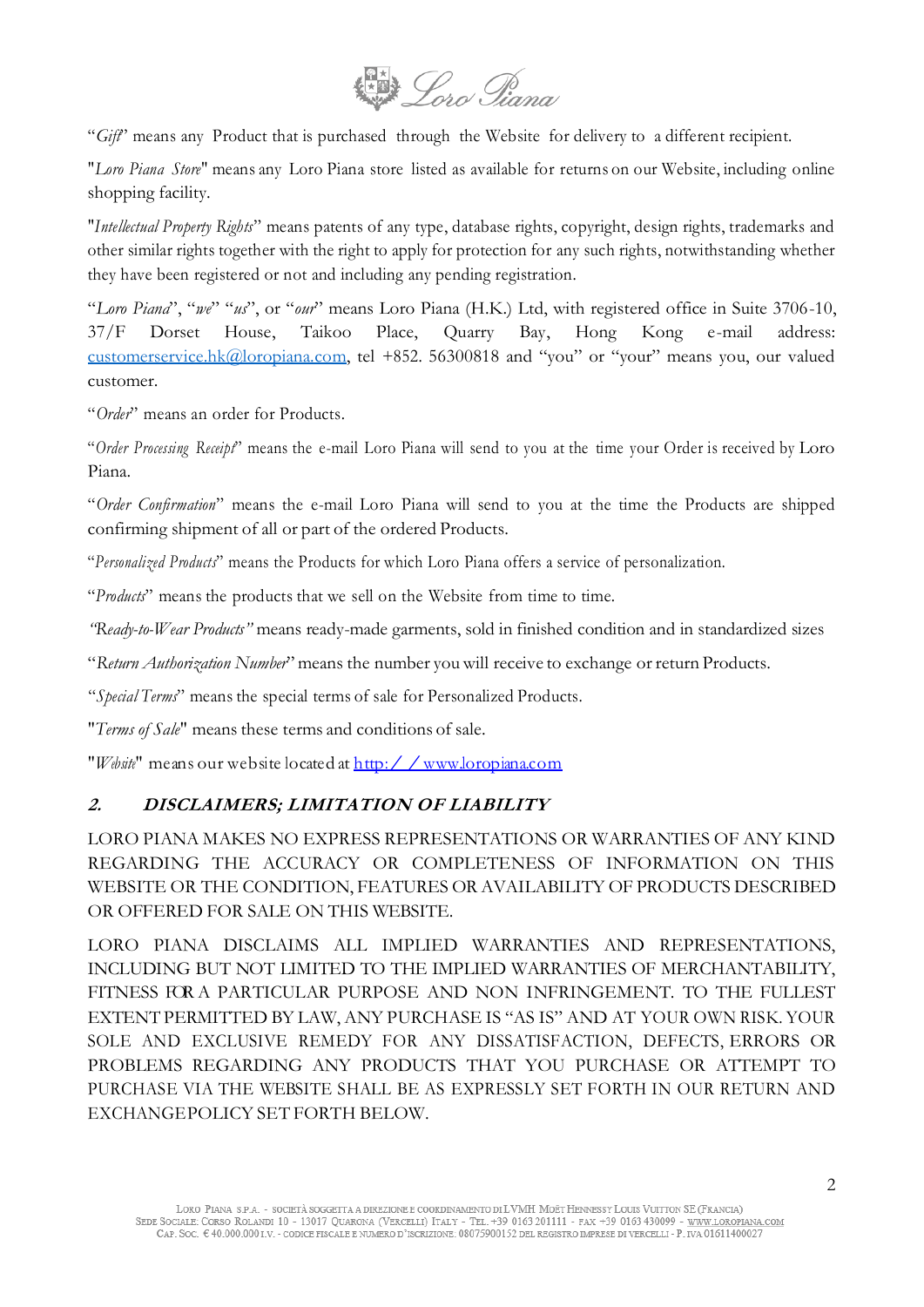

THE AFOREMENTIONED LIMITATIONS OF LIABILITY SHALL APPLY TO ANY LOSS OR DAMAGES,HOWEVER CAUSED AND REGARDLESS OF THE THEORY OF LIABILITY, WHETHER DERIVED FROM CONTRACT, TORT (INCLUDING, BUT NOT LIMITED TO, STRICT LIABILITY AND NEGLIGENCE), OR ANY OTHER LEGAL THEORY, EVEN IF LORO PIANA WAS ADVISED OF THE POSSIBILITY OF SUCH DAMAGES AND REGARDLESS OF WHETHER ANY OF THE LIMITED REMEDIES HEREUNDER FAIL OF THEIR ESSENTIAL PURPOSE.

LORO PIANA WILL NOT BE LIABLE FOR CONSEQUENTIAL, INDIRECT, INCIDENTAL, SPECIAL,OR PUNITIVE DAMAGES, INCLUDING WITHOUT LIMITATION LOST PROFITS, COSTS OF COVER,LOSS OF BUSINESS, OR ANY SIMILAR OR OTHER DAMAGES, EVEN IF ADVISED OF THE POSSIBILITY OF SUCH DAMAGES, OR FOR ANY CLAIM BY ANY THIRD PARTY. TO THE FULLEST EXTENT PERMITTED BY LAW, LORO PIANA'S SOLE AND EXCLUSIVE LIABILITY SHALL BE LIMITED TO THE AMOUNT ACTUALLY PAID BY YOU FOR THE PURCHASE OF PRODUCTS FROM THIS WEBSITE.

NOTHING IN THESE TERMS OF SALE LIMITS OR EXCLUDES LIABILITY WHICH CANNOT BE LIMITED OR EXCLUDED BY LAW.

LORO PIANA WILL NOT BE LIABLE TO YOU IF WE ARE PREVENTED OR DELAYED FROM COMPLYING WITH OUR OBLIGATIONS TO YOU UNDER THESE TERMS OF SALE BY ANYTHING YOU DO OR FAIL TO DO OR DUE TO ACTS OR EVENTS THAT ARE BEYOND OUR CONTROL.

#### **3. ORDER AND ACCEPTANCE**

To place an Order, you must be 18 years of age or over and by placing an order you affirm that you are at least 18 years of age.

You will have to select the Products on the Website, select color and size and add them to your shopping bag.

If you wish to proceed with the purchase, click on the "PROCEED TO CHECKOUT" button. In this case, you may proceed through the registration or the login into your personal account or you may proceed without any registration.

You are responsible for maintaining the confidentiality of your password and restricting access to your password and account. You agree to accept responsibility for all purchases and activities that occur under your account.

Once you have selected your payment method you will be redirected to the payment page where in order to finalize the checkout, you will click on the "SUBMIT ODER AND PAY" button.

Each Order submitted constitutes an offer to purchase Products fromus. Orders are subject to availability and acceptance by us and we may, at any time and at our sole discretion, refuse to accept your Order, including but not limited to caseswhere:

you provided us with (i) incorrect information, including without limitation, insufficient or incorrect payment details, incorrect billing information; (ii) insufficient or incorrect shipping address — in this regard,please note we do not ship Products to P.O. boxes; or (iii) fraudulent information;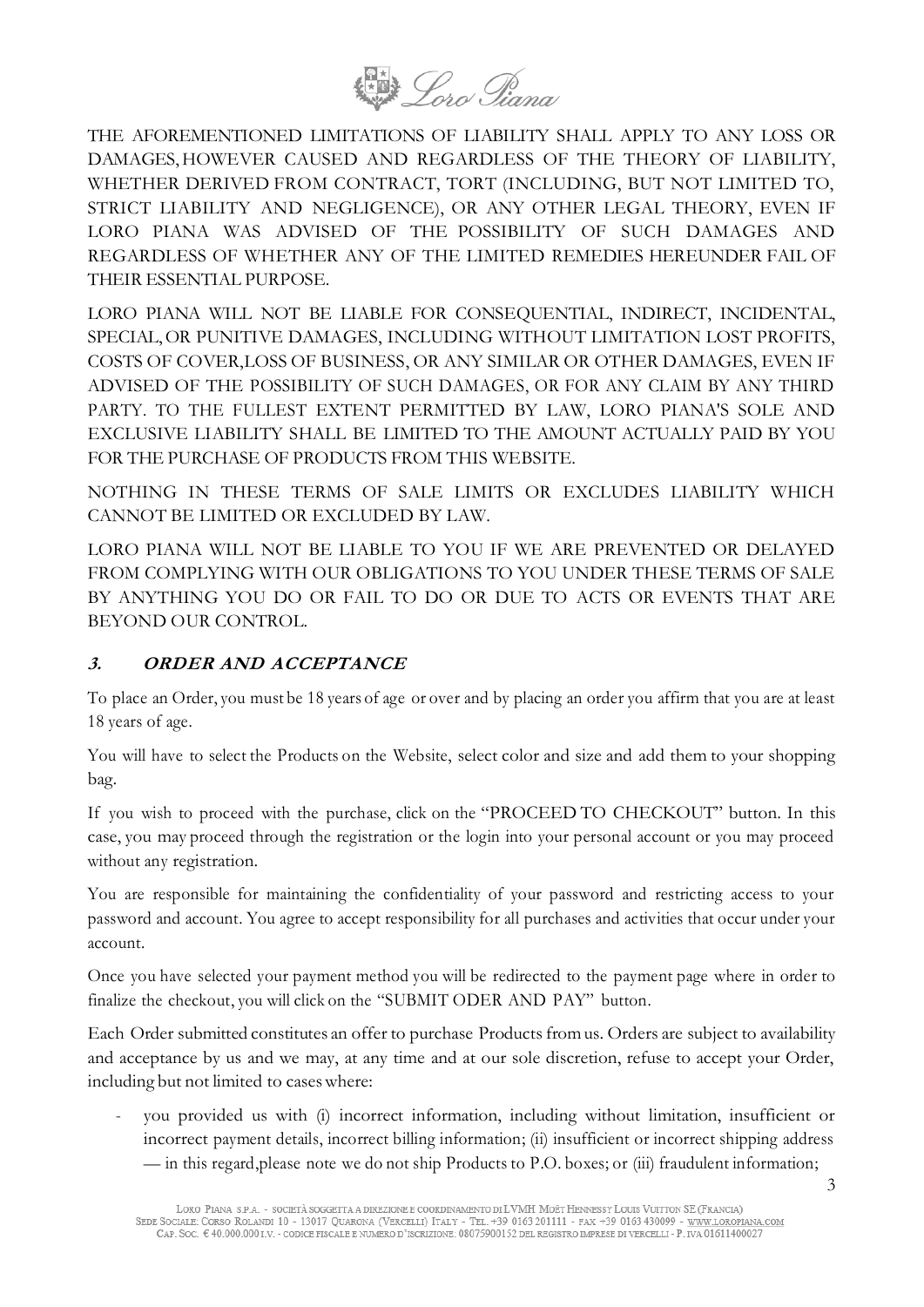

- there is an error on the Website relating to the Products that you have ordered, for example an errorrelating to the price or description of the Products as displayed on our Website
- the Products that you have ordered are no longer available
- the amount of the proposed transaction is excessively high, based on our case -by-case evaluation, andsubject to our discretion; or
- if we ask for proof that you are not under the age of 18, you do not provide valid official ID to show otherwise.

If we are unable to accept your Order, we will contact you at the e-mail address or telephone number that you have provided to us, as soon as possible within 30 days from the date of your Order.

If you place an Order by telephone, you will have to register on the Website during the call and provide us with an e-mail address.

After you have placed your Order through the Website or by telephone, you will receive an Order Processing Receipt that is an e-mail from us confirming that your Order has been received by us and is being processed.

If you do not receive the Order Processing Receipt within 48 hours of placing the Order, contact us at +852. 56300818 or by WhatsApp at (852) 6797 3675 or by e-mail at [customerservice.hk@loropiana.com](mailto:customerservice.hk@loropiana.com) or live chat before you try to place another Order for the same Products.

Please note that the Order Processing Receipt does not constitute any acceptance of your Order.

Our acceptance of your Order and the charge of the amount on your credit card or other means of payment you have selected will take place only when we send you the Order Confirmation to inform you that your Order has been shipped.

Together with the Order Confirmation, you will also receive an e -invoice for your Order.

You hereby acknowledge and agree that we reserve the right to accept your Order in whole or in part; therefore, in the event of partial acceptance, your card will be debited and the Products will be shipped for the part of the Order that was accepted.

If you have any questions, comments or concerns regarding your Order, or if you think that your Order was rejected by us in error, please contact us at the contact details indicated under Section "CUSTOMER SERVICE" below.

# **4. PRODUCT AVAILABILITY**

We will make all reasonable efforts to ensure that the prices and other information about Products displayed on the Website are accurate and up-to-date.

However, the inclusion of any Products on our Website does not imply, warrant or guarantee that the Products will be available if you wish to place an Order to purchase them.

We will have the right, at any time and without previous notice, to make changes to the information about Products displayed on the Website, including without limitation information about prices, description or the availability of Products.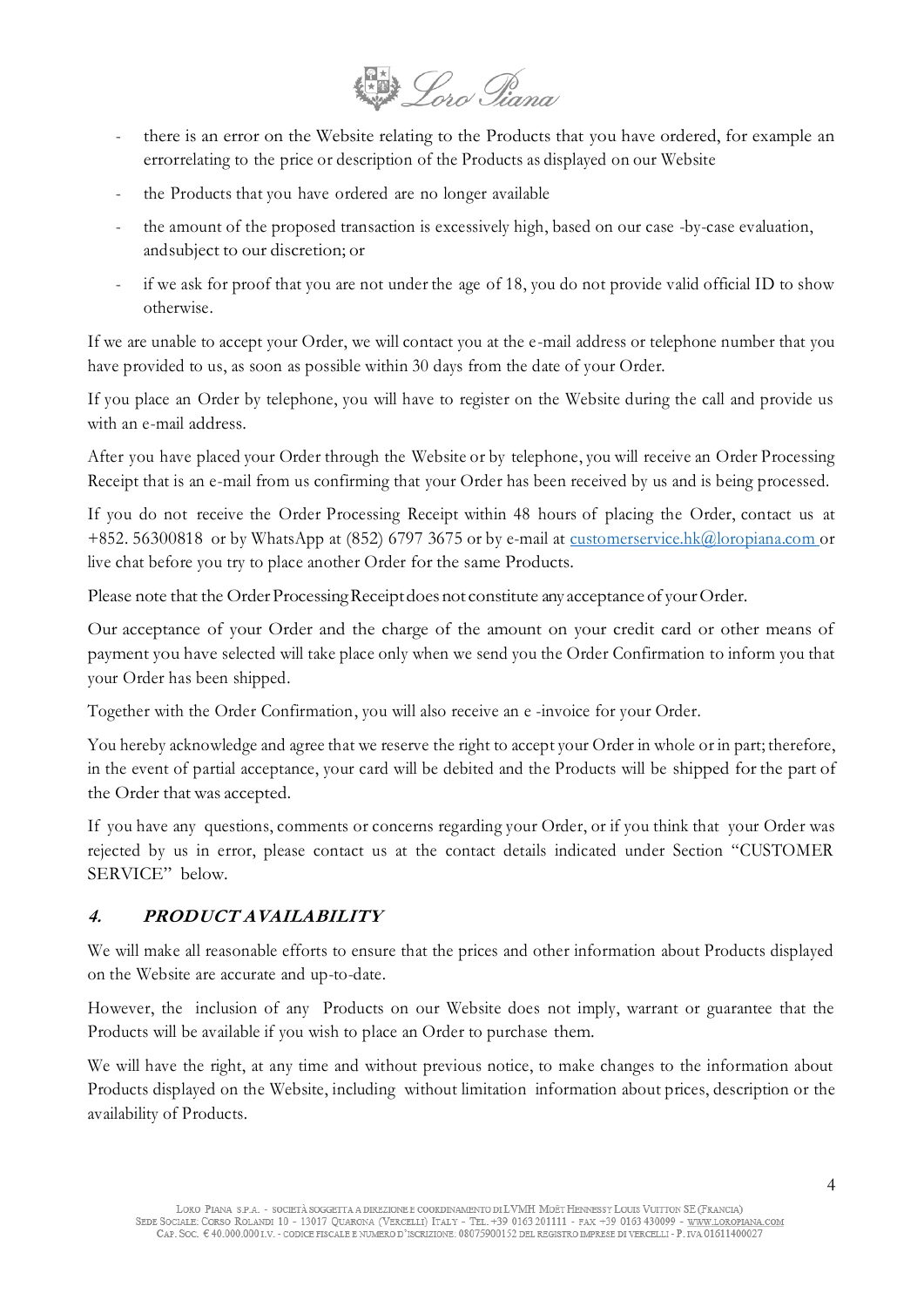

Changes will not however affect the price, availability or description of any Productsfor which you received the Order Confirmation.

## **5. GIFTS**

You may purchase Products as a Gift and have it sent to a different recipient.

By making a Gift purchase, you represent that you have permission to provide to us information belonging to the Gift recipient. Please note that you will be liable for providing the recipient's personal data in compliance with any applicable privacy law. We invite you to consult our privacy policy on the Website before providing us with a third party's personal data.

We retain the right to reject your order for any reason if we believe that you may not have proper authorization to provide us with third party information, including, but not limited to, recipient name(s) or address(es).

We will deliver the Gift to your recipient in reliance upon your representations.

You will receive the Order Confirmation from us when your Gift has been shipped to the recipient confirming that we have accepted your Order for the Gift and an e-invoice for your Order.

#### **6. PRICES AND PAYMENTS**

The prices of the Products are indicated on the Website and will be confirmed in the Order check-out page, in the Order Confirmation as well as in the e-invoice you receive after your purchase of the Products.

We reserve the right to vary the price of our Products at any time, provided that we will not alter the price of any Product you order after we send you the Order Confirmation. Please be aware that prices of any Products shown on the Website may be changed or adjusted to reflect local market pricing and applicable duties.

Prices are inclusive of VAT unless stated otherwise.

The prices displayed on the Website do not include delivery charge.

Any other taxes and duties – if applicable - are not included and are calculated according to the value of your Order and your shipping destination and are itemized on the Order check-out page, in the Order Confirmation as well as in the e - invoice.

Shipping costs may also apply to your Order and will be indicated in the Order check-out page.

You may pay by credit card, Alipay or pay by link, as listed on our check-out page.

Payment must be made in the currency asindicated in your Order before you submit it.

Please be advised that you may sustain some extra charges imposed by your credit card issuer or by your bank, for which we deny any responsibility.

#### **Payment by credit card.**

You must supply your card details when you place your Order. We will place a "hold" on your payment card for the total value of your Order. If the "hold" on your card has been authorized by your bank, your credit card will be debited for the total value of the Order Confirmation at the time the Products are shipped to you. We will not accept your Order, neither will we supply the Products to you until your credit card issuer has authorized the use of your card for payment of the Products ordered. If we do not receive such authorization,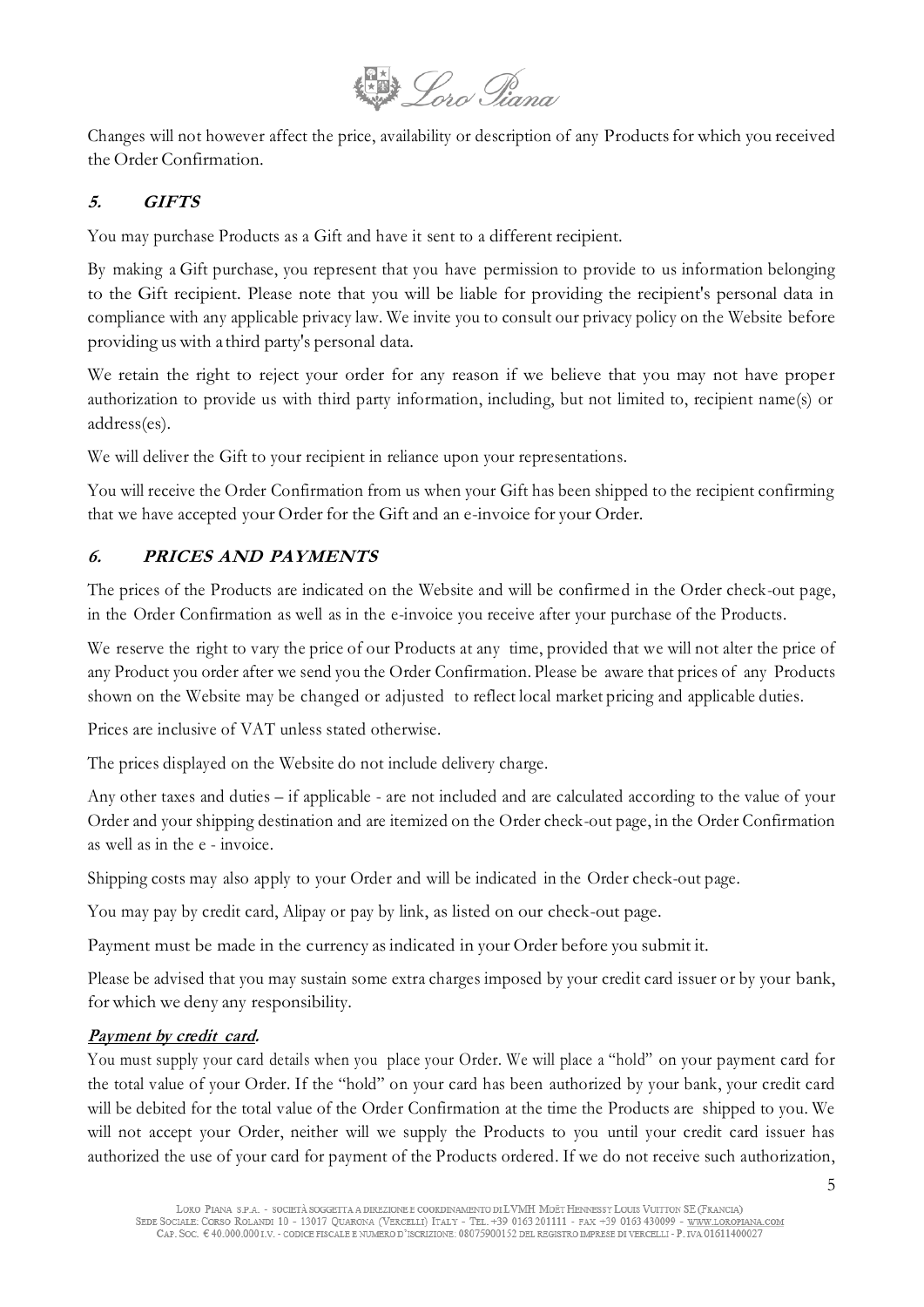

we will notify you. We reserve the right to verify the identity of the credit card holder by requesting for appropriate documentation.

After a "hold" on your payment card has been authorized by your bank, please be advised that, in case your credit card is debited for a lower amount than the total amount "held", it is possible that the balance is not immediately fully available to you for reasons beyond our control (eg: delays by your credit card issuer in removing the "hold" fromyour credit card).

#### **Alipay Payment**

Should you choose Alipay as payment method, you will be redirected to the Alipay website where the payment will be carried out following the procedure envisaged and regulated by Alipay and the contract terms and conditions as agreed between you and Alipay. You will then be returned to the Website once the payment is completed.

The data entered on the Alipay website will be handled directly by Alipay and will not be sent to or shared with Loro Piana. Loro Piana therefore has no knowledge of and cannot record in any way the details of the creditcard connected to your Alipay account or any other payment instrument connected to said account.

In the event of payment via Alipay, the total amount due will be debited by Alipay to you at the conclusion ofthe online contract. In the event of the termination of the purchase agreement and for any other type of refund,for any reason, the refund will be credited to your Alipay account or to the same credit/debit card that you used for the original purchase. The time required to credit the payment instrument connected to said account depends exclusively on Alipay and the banking system. Once the credit order in favor of said account has been arranged, Loro Piana cannot be held responsible for any delays or omissions in crediting you with the refund.To contest these cases, you must contact Alipay directly.

We take all reasonable care to make the Website secure and to prevent frauds.

All transactions on the Website are processed using a secure online payment gateway that encrypts your card details in a secure host environment.

Please note that we may, at any time and at our sole discretion, restrict shipping to certain customers and countries.

If you wish to dispute the validity or amount of a charge that appears on your credit card statement, please contact us at [customerservice.hk@loropiana.com](mailto:customerservice.hk@loropiana.com) or by phone at +852. 56300818. or by WhatsApp at (852) 6797 3675, or live chat.

#### **7. DELIVERY AND ORDER TRACKING**

We will not deliver any Products unless or until payment has been authorized and/or credited on Loro Piana's bank account. When the Products have been delivered to our carrier, we will send you the Order Confirmation.

Delivery will be made by courier during normal business hours.

Please be advised that shipping costs may apply to your Order and that our courier cannot deliver and release packages without receiving a signature and/or payment of applicable customs duties.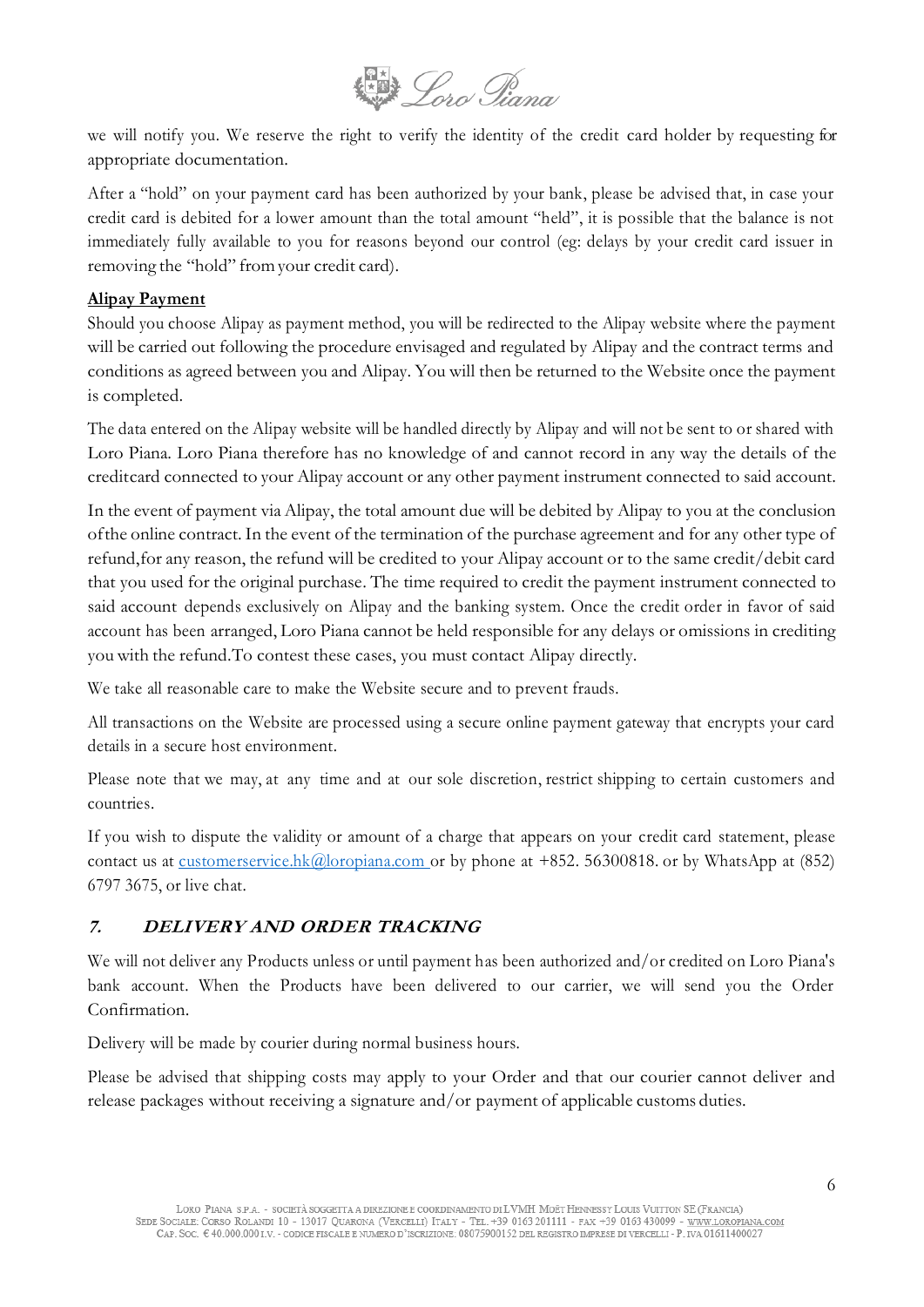

We will make reasonable efforts to deliver the Products within the number of days specified on your Order Confirmation. However, any delivery date or time specified by us is a best estimate only, and we will not be liable for any loss or damage suffered by you through any such delay in delivery.

You can track the progress of your Order by entering the tracking number provided in your Order Confirmation.

Risk of loss to products shall pass to you upon delivery of such products. Title to products shall pass from Loro Piana to you upon the later of (i) the date and (if available) time of delivery of such products, or (ii) the date and (if available) time at which we receive payment in full for such products.

As soon as we have delivered the products to you, you will become responsible for them, and for any loss or damage to them thereafter.

Upon delivery of the products, and before signing any document attesting delivery, you must carefully check the integrity of the package. If the external packaging or the merchandise is damaged at time of delivery, please reject the package and note in the acknowledgement / proof(s) of delivery the damage.

By signing the acknowledgement / proof(s) of delivery, you acknowledgethat the merchandise and the amount paid is correct.

You hereby waive your rights to any refund or reimbursement if you fail to comply with these provisions.

# **8. RESALE / RESHIPPING OF OUR MERCHANDISE**

The resale, rental or transfer for commercial or professional reasons of Products purchased on the Website is strictly forbidden.

We reserve the right to refuse to accept your Order, if we suspect that you intend to resell our Products.

# 9. HOWDO I RETURN / EXCHANGE A PRODUCT?

The following policy applies only to Products purchased on our Website.

We cannot accept returns exchanges of Products purchased on other websites, in physical stores, or Products from countries where we do not ship merchandise directly.

Please see the specific applicable conditions below:

# **A. To Return or Exchange a Product Online Using Loro Piana's Free Pick Up Service:**

# i. Products Purchased By You:

You may return or exchange the color or size of any online purchase made by you, within 30 days after the Products are received.

Please note we only accept exchanges for changing the color or size of the same Product already purchased. If you would like a different Product, please return your purchase and place a new order.

Returning or exchanging purchased Products using our return service is free and can be done in 3 easy steps:

1. Please login to your Account (or click on the following link https://us.loropiana.com/en/FAQs?section=faq-returns if not registered). Under "Order History", you can select the detail page for the relevant Order and indicate the Products which you would like to return/exchange as well as the reason for the return or the new color/size desired.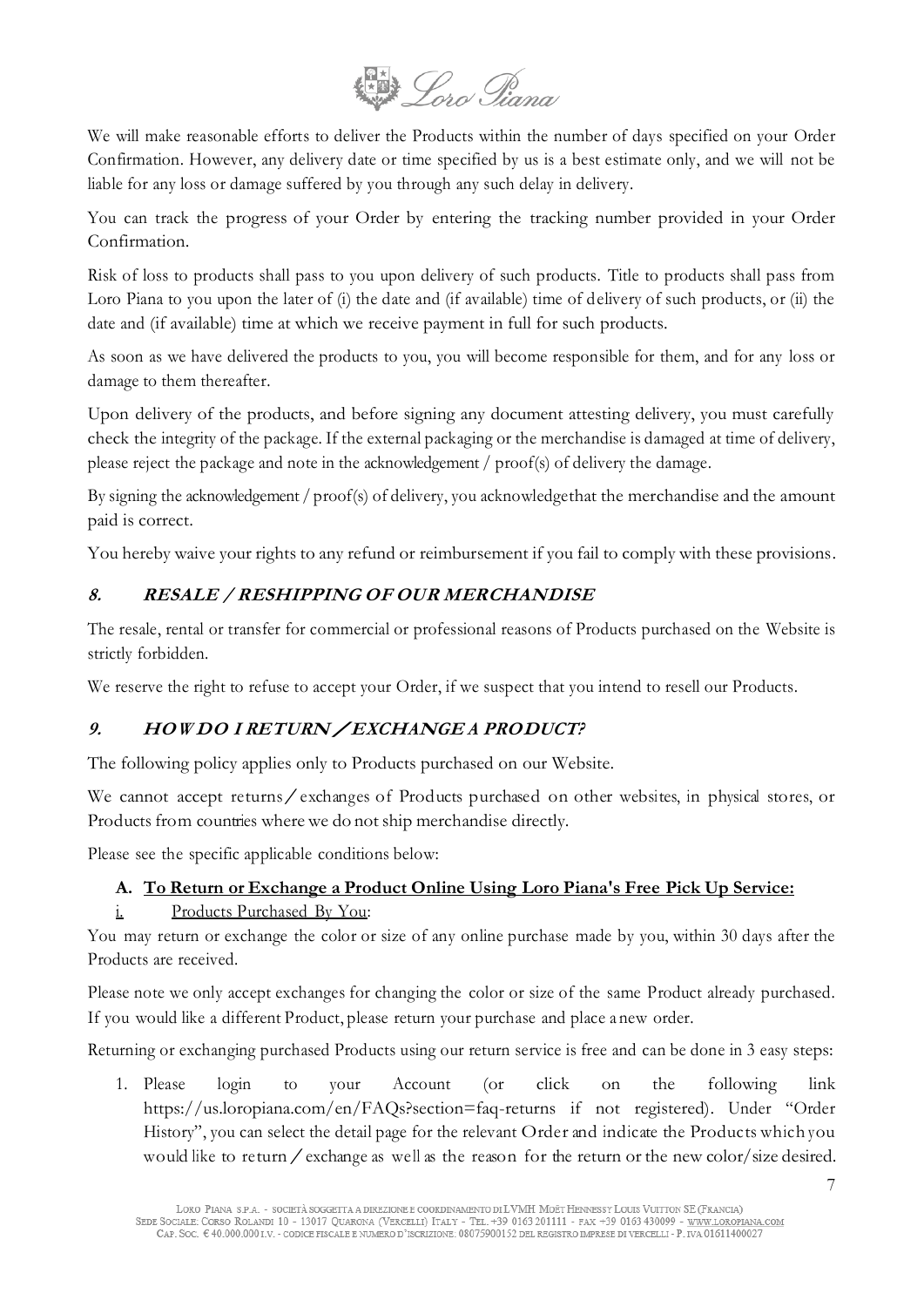

You will receive a Return Authorization Number. Print this number directly from the Website (alternatively if you do not have access to a printer, handwrite the Return Authorization Number on the line indicated in the Delivery Receipt that you received with the original shipment).

- 2. Place all Products for return  $\ell$  exchange new, unused, and in perfect condition with all of the tags and labels attached in their original boxes and packaging along with the Return Authorization Number (printed or handwritten as per the above).
- 3. Attach the ESHOP URGENT sticker and the DHL return label that you received with the original shipment to the outside of the box.

In case you want to specify a different pickup address, you can do it while entering the return request (step 1. In the instructions above) and print a new return label. Call DHL directly or visit their website to schedule a free pick up. You will be asked to provide the Loro Piana client code which will appear automatically on your air way bill, and the best time for a pick up.

Return shipments using DHL will be provided to you free of charge.

The right of return is excluded if the Products belong to one of the following categories of Excluded Products: 1) Personalized Products; 2) sealed Products that are not suitable for return for health protection and hygiene reasons (underwear, swimsuits, socks, lingerie, sleep masks, face masks, candles, etc.) and that have not been unsealed after delivery or if the hygiene label is no longer in place.

IF YOU HAVE REQUESTED A REFUND, WE WILL REFUND YOU THE PRICE PAID FOR THE PRODUCT AND APPLICABLE TAXES (EXCLUDING ANY TAXES THAT MAY HAVE BEEN ASSESSED ON SHIPPING AND HANDLING). HOWEVER, WE CANNOT REFUND YOU ANY APPLICABLE HANDLING SURCHARGE YOU PAID, OR TAXES ASSOCIATED WITH SUCH CHARGES.

IF, IN OUR SOLE DISCRETION, WE BELIEVE THAT THE NUMBER OF EXCHANGES YOU MAKE ARE EXCESSIVE, WE RESERVE THE RIGHT TO PROVIDE YOU WITH A REFUND AND TO REFUSE TO PROVIDE YOU WITH FURTHER EXCHANGES.

ii. Products You Received As a Gift:

You may return or exchange any Products received as a Gift for any reason within 30 days after the Product is received. Please note we only accept exchanges for changing the color or size of the same Product already purchased. If you return a Gift, only the original purchaser will be entitled to receive a refund. Each Gift Product received may be exchanged for one time only.

The right of return is excluded if the Gifts belong to one of the following categories of Excluded Products: 1) Personalized Products; 2) sealed Products that are not suitable for return for health protection and hygiene reasons (underwear, swimsuits, socks, lingerie, sleep masks, face masks, candles, etc.) and that have not been unsealed after delivery or if the hygiene label is no longer in place.

For a gift exchange, please contact our customer service either by email [customerservice.hk@loropiana.com](mailto:%20customerservice.hk@loropiana.com) or by phone +852. 56300818 to receive a Return Authorization Number and then follow the steps 2. to 3. listed in point i. above.

IF YOU RETURN AN ITEM, ONLY THE ORIGINAL PURCHASER WILL BE ENTITLED TO RECEIVE A REFUND. THIS REFUND WILL BE LIMITED TO THE PRICE PAID FOR THE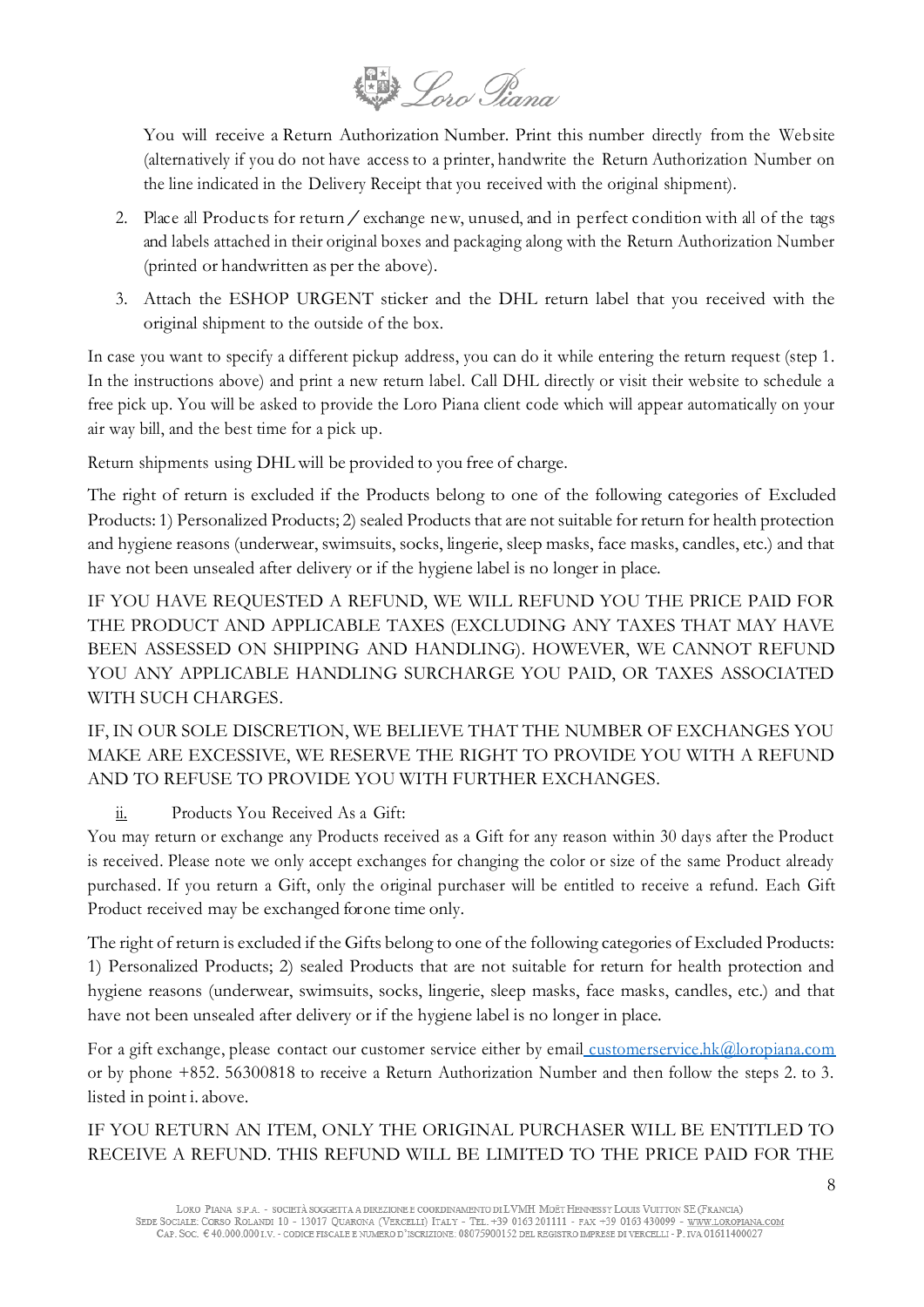

PRODUCT AND APPLICABLE TAXES (EXCLUDING ANY TAXES THAT MAY HAVE BEEN ASSESSED ON SHIPPING AND HANDLING). WE CANNOT REFUND ANY APPLICABLE HANDLING SURCHARGE PAID BY THE ORIGINAL PURCHASER, OR TAXES ASSOCIATED WITH SUCH CHARGES.

IF, IN OUR SOLE DISCRETION, WE BELIEVE THAT THE NUMBER OF EXCHANGES YOU MAKE IS EXCESSIVE, WE RESERVE THE RIGHT TO PROVIDE THE ORIGINAL PURCHASER WITH A REFUND AND TO REFUSE TO PROVIDE YOU WITH FURTHER EXCHANGES.

Please note that when the Products are returned to us, we will review them for quality control. If the Products are sent back in perfect condition, new, unused, and with all of the tags and labels attached, we will approve the return and, as the case may be, exchange the Products or reimburse the total amount paid minus original shipping costs, and customs dues (as the case may be) to the credit card, PayPal account or the bank account used for the original purchase. We will credit the refund to the credit card, PayPal account or the bank account that you used to pay for the Products within approximately thirty (30) days from the date that we receive the returned Products, save for possible delays of technical nature not attributable to us (e.g.: malfunctions of the credit card system).

In cases where the Products appear to be worn or used, are missing any of the labels or tags, do not comply with our Terms of Sale, are sent from countries where we do not ship directly or where we have any reason to believe that the Products are fraudulent or were not purchased directly on our Website, we will not be able to accept the return/exchange and we will send the original Products back to you.

#### **B. Return of damaged orfaulty Products**

You have the right to return items for quality problems within the limits set forth by these Terms of Sale.

To benefit from the guarantee, you must be able to show when the Products were purchased by keeping the Delivery Receipt that you received in the original shipment.

This policy applies both to online Products purchased by you and online Products you received as a Gift.

For returns related to quality concerns that occur within 30 days of Products being received, please follow the procedures outlined above under letters A. - point i. for Products purchased by you on our Website and point ii. for Products you received as a Gift - or B. For returns after 30 days of Products being received, please contact our Customer Service at [customerservice.hk@loropiana.com](mailto:%20customerservice.hk@loropiana.com) or +852. 56300818.

At the time of delivery, you are required to check the Products in order to ascertain that they conform with the Products ordered and that they do not show any defects.

Please note that when the Products are returned for quality problems, we will examine them. If the Products have quality problems, we will repair them (if possible) or replace them with new Products. If we are unable to repair or replace the Products in a timely and satisfactory manner, then:

for Products purchased by you on our Website, we will refund the price paid for the Products (along with the initial shipping costs and any costs borne by you to return the Products, provided you provide evidence thereof in writing) to the credit card, Alipay used for the original purchase in accordance with the applicable regulations, Any such refund made to you shall be reduced to take account of the use that you have had of the Products since its delivery.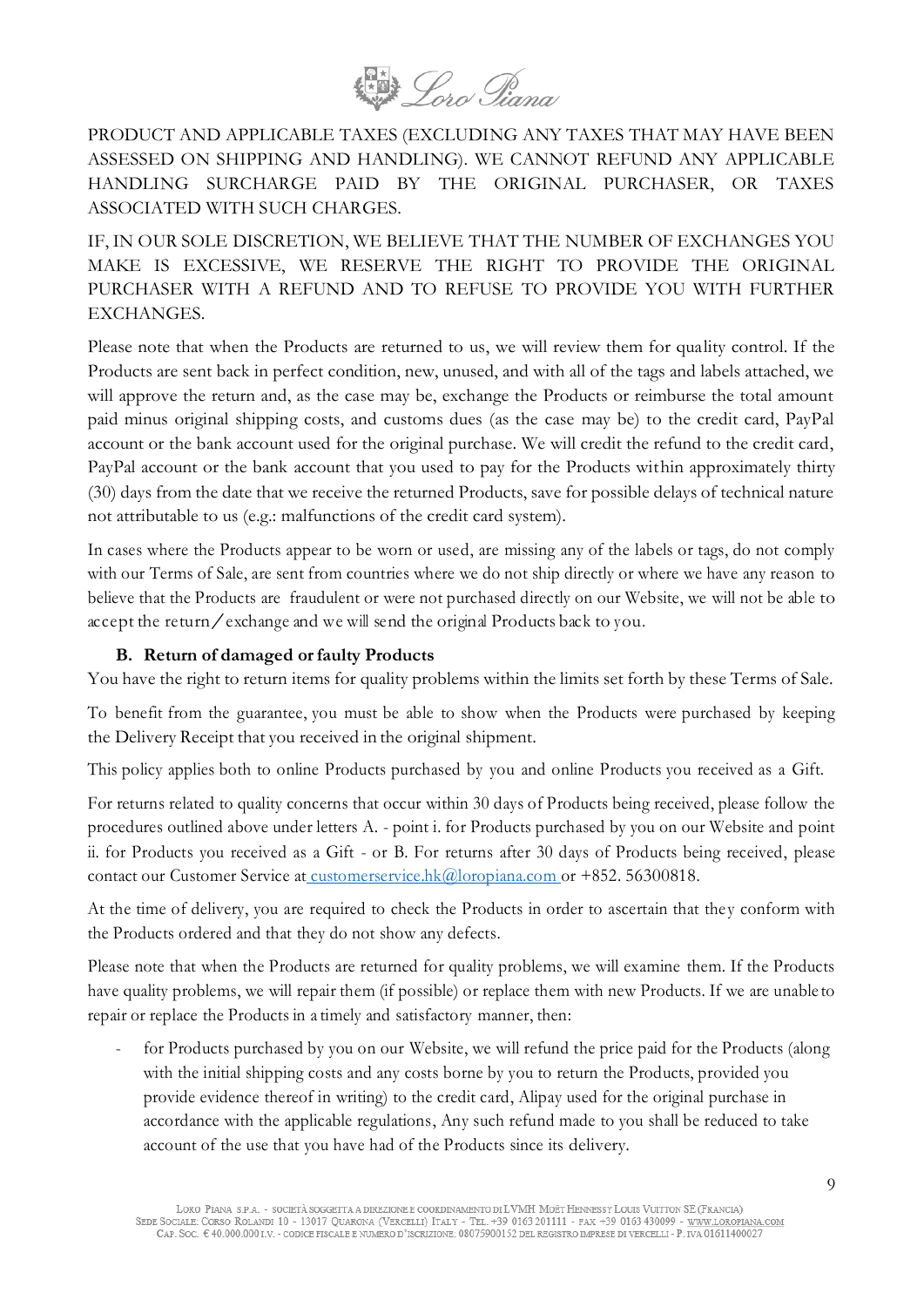

for Products you received as a Gift, the refund can only be issued to the purchaser therefore you will be contacted by the Customer Service to obtain all the necessary information in connection thereto.

The warranty for lack of conformity will be applicable only if the Products have been used correctly, in compliance with its intended purpose and in accordance with the use and washing instructions contained in and/or furnished with the Products. Therefore, if we reasonably believe that the Products you have returned to us are not faulty/damaged and do not have quality problems, or have been damaged due to misuse or were shipped to us later than the above mentioned deadline, you will not be entitled to a refund and/or repair and/or exchange and we will return the original Products to you

#### **10. ALTERATIONS**

The alteration service offers size fitting to customers.

For instance, hem the pants leg, bring in the waist or shorten jacket sleeves can be considered illustrative examples of alterations.

Any adjustment of the original product design is not considered an alteration (e.g. shortening of sleeves to a three-quarter length or modifying a neckline).

In the same way, product personalization and repair are not considered an alteration.

You can bring any Ready-to-Wear Products you have purchased online to any one of Loro Piana directly operated stores located in the country where the Products were shipped for basic alterations.

Alterations are provided free of charge within six (6) months after the Products are purchased. Please bring a copy of the Delivery Receipt, as well as the Products to be altered.

The timing of alterations depends on the services requested, the number of Products to be altered, and the availability of the staff at each store.

Please contact the customer service to get the list of the Loro Piana directly operated stores located in the country where the Products were shipped.

# **11. CUSTOMER SERVICE**

We offer customer assistance for any questions related to the use of the Website, the placement of an Order, the tracking of Products, the availability of Products, the login/registration process and any further information you may need in connection with the use of our Website and/or our Products.

Our customer service is available in English and Chinese language, Monday through Friday between the hours of 10 AM and 7 PM with the exception of holidays.

If you need any information, we invite you to refer to the "FAQ section" on our Website and if you are not satisfied you may contact us at the following email or by phone:

Email: [customerservice.hk@loropiana.com](mailto::%20customerservice.hk@loropiana.com)

Phone (Monday through Friday between the hours of 10 AM and 7 PM with the exception of holidays): +852. 56300818.

WhatsApp (Monday through Friday between the hours of 10 AM and 7 PM with the exception of holidays): at (852) 6797 3675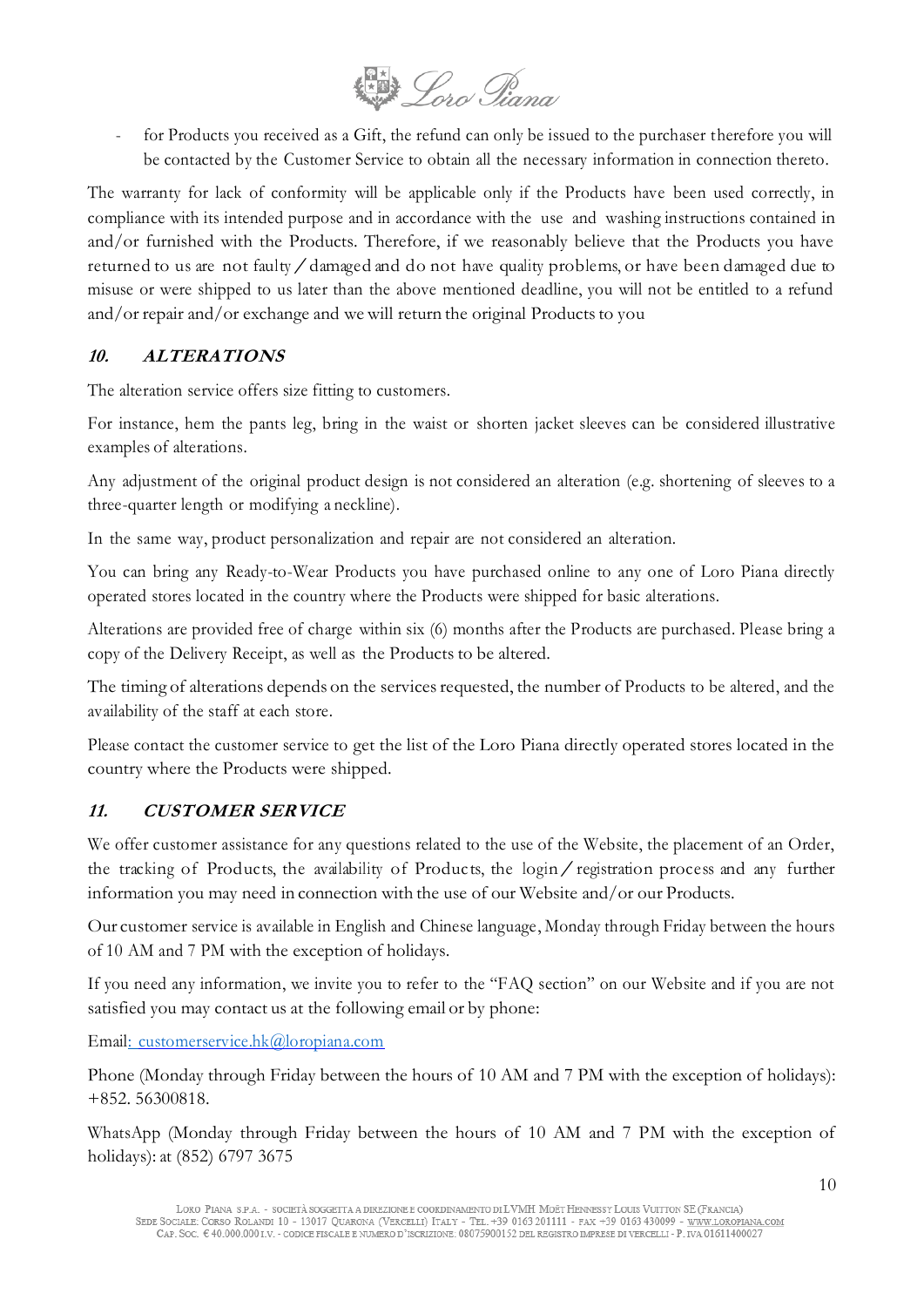

Live Chat is available Monday through Friday between the hours of 10 AM and 7 PM with the exception of holidays)

# **12. PERSONAL INFORMATION**

When you place an Order through our Website, you will be providing us with your personal information. We will use your personal information to process your Order and deliver the Products ordered and for other limited purposes. Our collection and use of your personal information will be carried out subject to the terms of our privacy policy on the Website.

By providing us with personal information, you consent to our use of such personal information for purposes of processing Orders, collecting payment, and any requests from the recipient with respect to such Order(s).

## **13. SPECIAL TERMS OF SALE FOR PERSONALISED PRODUCTS**

These Special Terms, together with the Terms of Sale, apply to you and your purchase of Personalized Products. In case of conflicts between the Terms of Sale and these Special Terms, the latter shall prevail.

No returns or exchanges are accepted for Personalized Products, unless the Personalized Products are damaged or faulty, according to article 9, letter B. However, you may cancel your order within three (3) days after you have placed your order on the Website.In such case, we will refund your purchase in full.

Furthermore, Personalized Product can be returned in case they do not correspond to the products included in the order form duly signed, within 10 days from the delivery by providing the evidence of the purchase (*i.e.*  receipt or invoice) and the order form duly signed.

Personalized Products may be delivered in a time slot indicated on our Website. Delivery terms are merely indicative and may vary according to the personalization requested.

Personalized Products are shipped separately from other Products' orders

After you have placed your order, your credit card or your Alipay account will be debited for the total amount of your order and you will receive an email order confirmation together with an advanced payment electronic invoice. However, there may be occasions when we confirm your order but subsequently find that we cannot supply the Personalized Products you have ordered; in such event we will cancel the order and refund your purchase price in full. When your order is ready, we will send you an email through which we inform you that your Order has been shipped together with the tracking number.

The payment methods accepted for Personalized Products service are credit card and Alipay.

# **14. INTELLECTUAL PROPERTY**

The Website and its contents are protected by Intellectual Property Rights.

You acknowledge and agree that all copyright, trademarks and all other Intellectual Property Rights and other similar rights shall remain at all times vested in us or in our licensors. You are not allowed to use any such Intellectual Property Rights as owned by us or our licensors without our express agreement.

#### **15. GENERAL TERMS**

These Terms of Sale and any document/terms expressly referred to herein represent the entire agreement between you and us with respect to the subject matter hereof and supersede all prior